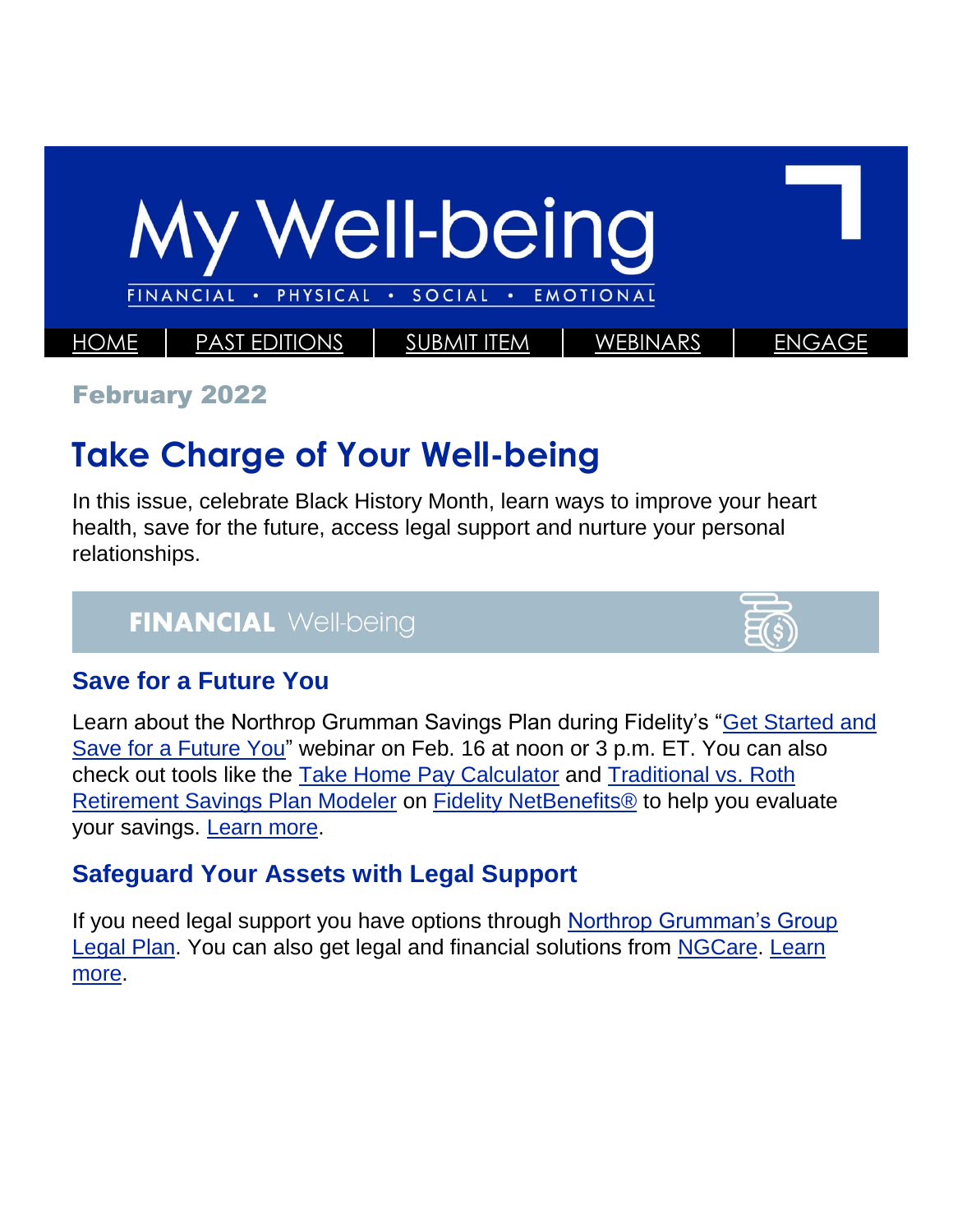# **PHYSICAL Well-being**

#### **Getting to the Heart of Your Well-being**

Heart health is vital for everyone. Learn how to take healthy steps to make smart, preventative choices for your heart. [Learn more.](https://totalrewards.northropgrumman.com/article/108/getting-to-the-heart-of-your-well-being)

#### **Access Free At-Home COVID Tests**

Get free at-home COVID tests through the federal government website [COVIDtests.gov](https://www.covidtests.gov/) and your Northrop Grumman health insurance. [Learn more.](https://totalrewards.northropgrumman.com/article/104/covid-testing)

# **SOCIAL Well-being**

#### **Celebrate Black History Month**

Join us in celebrating Black History Month by visiting our [heritage page.](https://home.amer.myngc.com/HM/Pages/BHM.aspx) See all the ways you can honor the contributions of African Americans and discover the resources available to help us achieve social justice through education and understanding.

#### **Think Small Acts and Achieve Big Results**

If a kind smile or polite recognition has ever changed the direction of your day then you'll want to check out our Small Acts of Inclusion program. [Learn More.](https://home-us.myngc.com/ngcorp/CorpResp/DiversityEquityInclusion/Pages/SAoI.aspx)

### **EMOTIONAL Well-being**

#### **Support for School Age Children**

Whether you're experiencing inclement weather, planned breaks or unexpected school and care closings, your **Bright Horizons Back-up Care program just became** more flexible. Virtual tutoring has been extended and virtual camps have been added. [Learn more.](https://totalrewards.northropgrumman.com/article/106/support-for-school-age-children)

#### **Building Blocks for Successful Relationships**



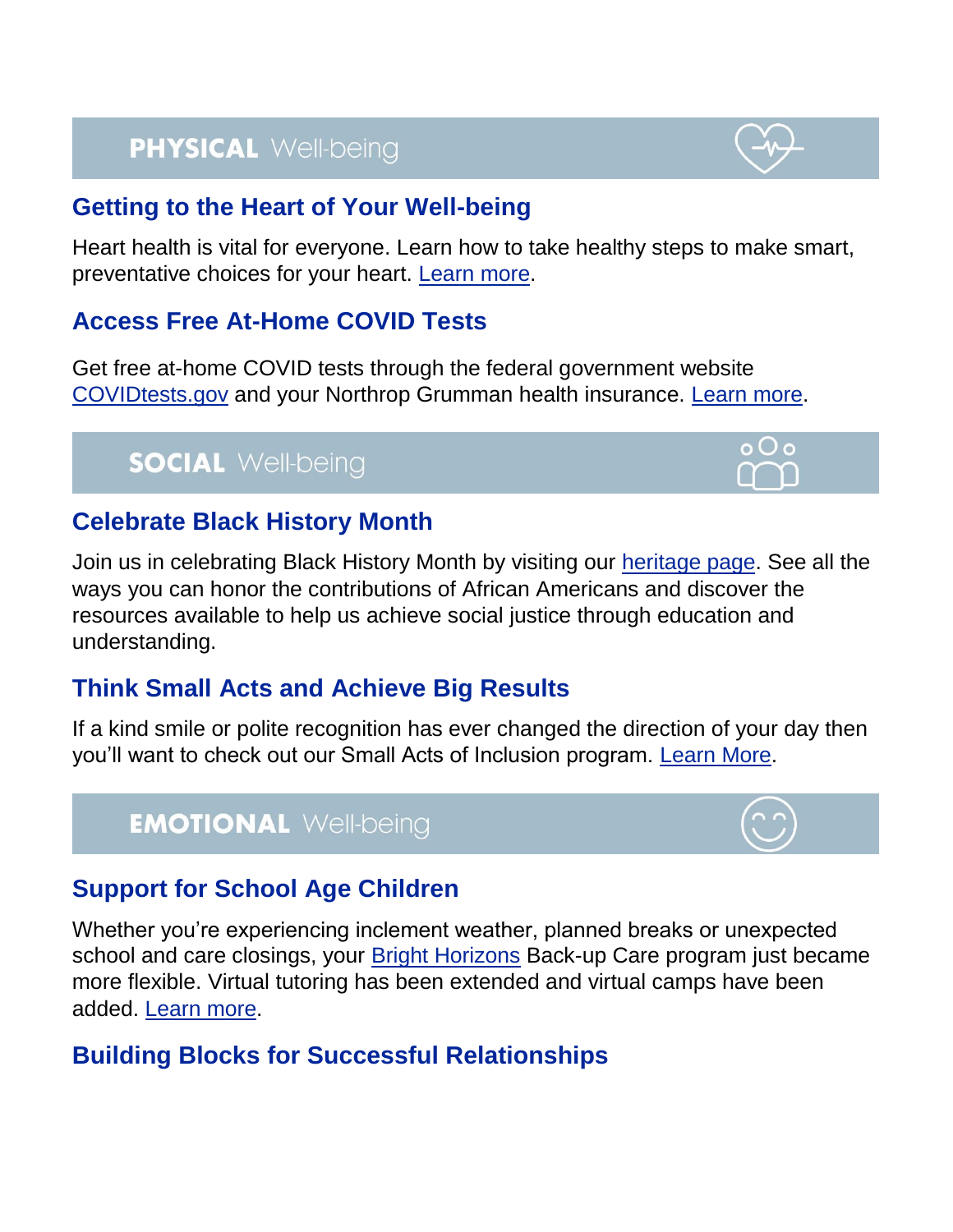Successful relationships require care and attention. Learn how to build and maintain your connections by visiting [GuidanceResources](https://www.guidanceresources.com/groWeb/s/topic.xhtml?nodeId=7410)® Online – Marriage & [Relationships.](https://www.guidanceresources.com/groWeb/s/topic.xhtml?nodeId=7410) [Learn more.](https://totalrewards.northropgrumman.com/article/110/its-all-about-relationships)

# **ENGAGE** in your Well-being



#### **Kick Start Your Well-being Goals**

It's a new year and many of us are prioritizing our health. Get help with healthy behaviors by defining and tracking your goals in *[Engage.](https://app.engage-wellbeing.com/v2/registration/e/northrop_grumman)* Just go to "Your Health Summary" and choose "Your Health Goals."

#### **Congratulations Q4 Engage Winners**

Congratulations Q4 Winners for the Engage Rewards Center Drawings! [Click here](https://cdn.castlighthealth.com/image/upload/v1642539337/NGC/Congratulations_to_Winners_of_Our_4th_Quarter.pdf) for a list of the Engage Rewards Center drawing winners. As a reminder, you can redeem points earned daily for completing healthy actions and well-being activities recorded in *Engage*.

#### **Well Said: Employee Testimonial**

*"I have found that the Well-being Newsletter is a wonderful resource and is extremely informative and provides meaningful guidance to myself and staff members to have confidence and hope to be encouraged that our company does have a strong support system to meet the needs of those who require the assistance."*

- *Carolyn E. (Administrative Assistant, Dulles, VA)*

We want to hear from you! Share your experience with our well-being resources (e.g., WW, NGCare, Fidelity, ERGs etc.) to [mywell-being@ngc.com](mailto:mywell-being@ngc.com) to be featured in an upcoming newsletter.

#### **My Well-being Webinars**

Participate in upcoming well-being webinars designed to help you thrive financially, physically, socially and emotionally. [Click here](https://totalrewards.northropgrumman.com/page/48/library/accordion/191/well-being-webinars-and-on-demand-library) for a complete list of webinars and details on how to register.